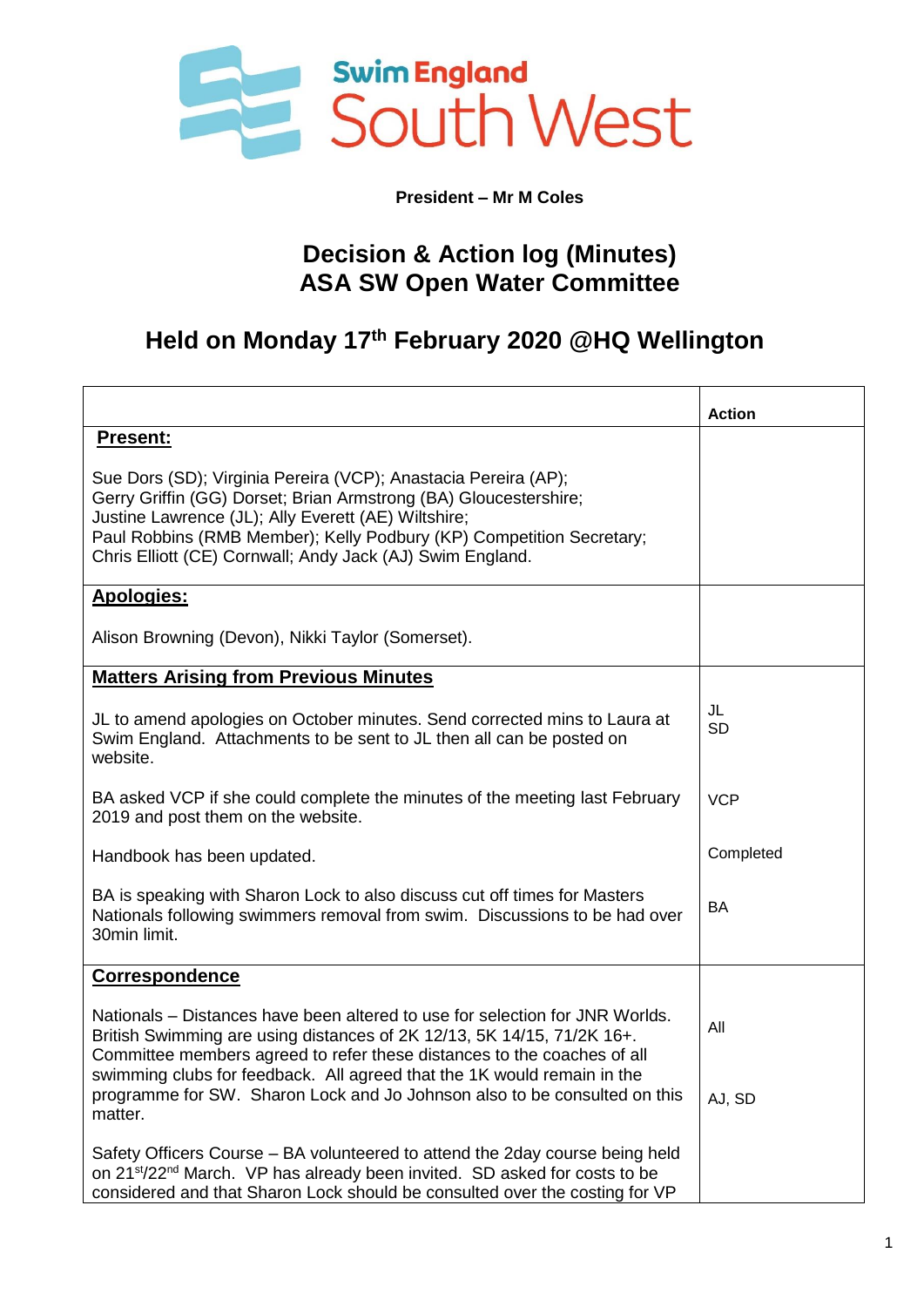| attendance. All committee agreed that sending 2 attendees was a sensible<br>continuity plan.                                                                                                                                                                                                                                  |                 |
|-------------------------------------------------------------------------------------------------------------------------------------------------------------------------------------------------------------------------------------------------------------------------------------------------------------------------------|-----------------|
| Entry & Result System – Both KP & GG have looked over the system and both<br>felt whilst it required small adjustments. However, they would both work<br>together on the system and consult Chris Bustock to look at the online system.                                                                                       |                 |
| Alan Withers sadly advised the committee that Tom Watch has recently passed<br>away. SD to send the committees condolences.                                                                                                                                                                                                   |                 |
| <b>Finance</b>                                                                                                                                                                                                                                                                                                                |                 |
| SD has looked at the budgets and feels the administration and travel will                                                                                                                                                                                                                                                     |                 |
| remain the same.<br>Many items are required for the 2020 Regional Championships                                                                                                                                                                                                                                               |                 |
| 2020 Regional Champs                                                                                                                                                                                                                                                                                                          |                 |
| Risk assessment has successfully been completed on Lake 86. Committee<br>agreed this should now be booked. Tom at the Lake must provide confirmation<br>of Water Quality and Temperature of the Lake. Also confirm boats have prop                                                                                            |                 |
| guards.                                                                                                                                                                                                                                                                                                                       | <b>VP</b>       |
| Licence for use of music to be investigated.<br>SD confirmed catering agreed with Mary.                                                                                                                                                                                                                                       | <b>AJ</b>       |
| Fine Designs – possible new logo to be arranged. KP to speak with Swim<br>Path. BA to speak with a company in Glos.                                                                                                                                                                                                           | <b>KP GG BA</b> |
| Accommodation - JL provided costs from three hotels in the Wiltshire area. JL<br>to ask Double Tree possibility of early breakfast and attempt to reduce the cost.                                                                                                                                                            |                 |
| Entry fees to remain the same as 2019.<br>Chip Timing & Video Finishes - BA to discuss with Sharon Lock possible cost                                                                                                                                                                                                         | JL              |
| KP to receive all event information and VP conditions.                                                                                                                                                                                                                                                                        |                 |
| Cut off time agreed for entries of 12 <sup>th</sup> June.                                                                                                                                                                                                                                                                     |                 |
| Committee agreed £300 to remain counties contribution towards the event.                                                                                                                                                                                                                                                      |                 |
| 2020 Development Days                                                                                                                                                                                                                                                                                                         |                 |
| Discussion regarding coaches for development days as well as venues. SD<br>has been speaking with Jo John (Exeter)? Will continue to liaise. Committee<br>discussed possibility of open recruitment. NT & Sharon to also be consulted<br>regarding the coach position. KP to source template for development day<br>planning. | All             |
| <b>County Updates</b>                                                                                                                                                                                                                                                                                                         |                 |
| <b>Cornwall</b><br>Open Water training in Plymouth taking place with Caradon SC. County is not<br>following the pathway.<br><b>Devon</b><br>No report.                                                                                                                                                                        |                 |
| <b>Dorset</b><br>GG advised that county will take part in Regional comp, but generally the<br>county is struggling with ow.<br><b>Gloucester</b>                                                                                                                                                                              |                 |
| BA advised that Steve Taylor had won a BLDSA competition.<br>Negotiations to take place with Wiltshire to arrange OW training.                                                                                                                                                                                                |                 |